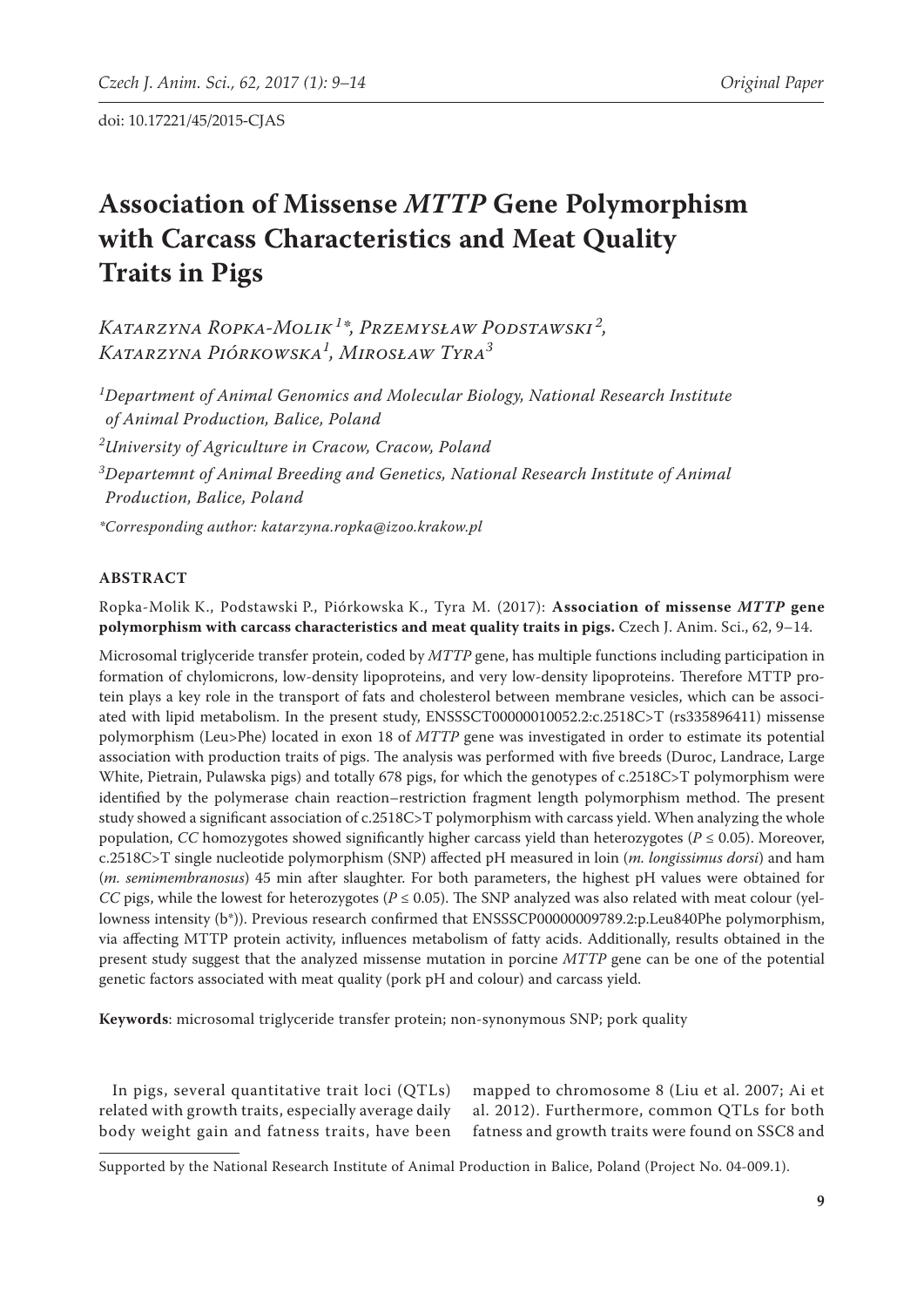one of them, related with abdominal fat weight, span a large region of this chromosome (22.2 – 108.9 cM; QTL #21252; [http://goo.gl/twg8sl\)](http://goo.gl/twg8sl) (Ai et al. 2012). Porcine microsomal triglyceride transfer protein (*MTTP*) has been localized on the q-arm of SSC8 between *S0144* and *SW61* microsatellite within QTLs that affect abdominal fat weight, body weight gain, and fatty acid composition (Estelle et al. 2005).

*MTTP* encodes a large subunit of the heterodimeric microsomal triglyceride transfer protein, which has multiple functions (Hussain et al. 2003). MTTP protein participates in chylomicrons formation via engagement in lipidation of apoliprotein B (Brozovic et al. 2004). In addition, microsomal triglyceride transfer protein is essential for the production of transport lipoproteins such as low-density lipoproteins and very lowdensity lipoproteins (VLDL) and therefore plays a key role in transporting fats and cholesterol between membrane vesicles (Hussain et al. 2012). The research performed on *Mttp* knockout mice showed that heterozygous animals (*Mttp* +/–) had reduced apolipoprotein B (apoB100) and total cholesterol plasma levels compared to *Mttp* +/+ mice. On the other hand, complete deficiency of *Mttp* –/– gene was lethal, probably because of the lack of lipoprotein synthesis which results in an impaired capacity of the yolk sac to export lipids to growing embryo (Raabe et al. 1998). Leung et al. (2000) confirmed that the level of MTTP protein in endoplasmic reticulum is a critical determinant of lipoprotein secretion. In human, mutation in *MTTP* gene causes abetalipoproteinemia disease which results in deficiencies of the apolipoproteins B48 (apoB48) and B100 (apoB100) used in the synthesis and transport of chylomicrons and VLDL, respectively (Pons et al. 2011; Di Filippo et al. 2012). To date, in pigs polymorphisms within *MTTP* gene have been investigated only in terms of their impact on protein activity (Estelle et al. 2009).

The present research focused on porcine *MTTP* gene because it has an important function in microsomal triglyceride transfer protein and localization of this gene in QTL is associated with fatty acid composition and growth traits. *MTTP* gene was proposed as potentially associated with porcine production characteristics, thus the aim of the present study was the analysis of polymorphism within porcine *MTTP* gene and the estimation of

its association with selected slaughter, growth, and meat quality traits.

## **MATERIAL AND METHODS**

*Animals and samples.* The analysis was performed with five breeds (Duroc: 38, Landrace: 273, Large White: 245, Pietrain: 54, Pulawska: 72 pigs) on a total of 678 pigs, all maintained under the same housing and feeding conditions in the Pig Test Station of the National Research Institute of Animal Production in Pawłowice, Chorzelów and Mełno according to the SKURTCH procedure. Pigs were the offspring of 164 boars (4.20 individuals per one sire) and 435 sows (1.58 individuals per one mother). The family structure [for all analyzed pig breeds is presented in Supple](http://www.agriculturejournals.cz/publicFiles/204406.pdf)mentary Table S1. All pigs were fed *ad libitum* from 30 up to 100 kg  $(\pm 2.5 \text{ kg})$ , they were individually penned, and weighed daily throughout the fattening period. Then, pigs were slaughtered according to the same procedure, exsanguinated in horizontal position, and after 24-hour chilling at 4°C right half-carcasses were dissected. The exact procedure of pig maintaining, estimation of growth traits, and dissection were described in detail by Ropka-Molik et al. (2015). The carcass characteristics (carcass yield (%), weight of loin (kg), weight of ham without skin and bone (kg), loin eye area (cm<sup>2</sup>), lean meat percentage, weight of primary cuts (kg), average backfat thickness (cm)) and growth traits (test daily gain, feed : gain ratio, number of days on test, age at slaughter) were collected for all pigs, while meat quality traits were assessed for 595 animals. The meat quality traits analyzed were: meat colour  $(L^* - \text{lightness}, a^*$ redness, b\*– yellowness, parameters determined using Minolta CR-310 spectrophotometer (Minolta, Japan)), pH in *Longissimus dorsi* and *Semimembranosus* muscles (measured at 45 min (p $H_{45}$ ) and 24 h  $(pH_{24})$  after slaughter), and water holding capacity (WHC) (measured by the Grau–Hamm method). Intramuscular fat content (IMF) was estimated by the Soxhlet method (Oczkowicz et al. 2012).

*Genotyping of MTTP polymorphism.* The DNA was isolated from whole blood collected into EDTA tubes with the use of Wizard Genomic Purification Kit (Promega, USA) according to the manufacturer's protocol. In the present study, nonsynonymous ENSSSCT00000010052.2:c.2518C>T –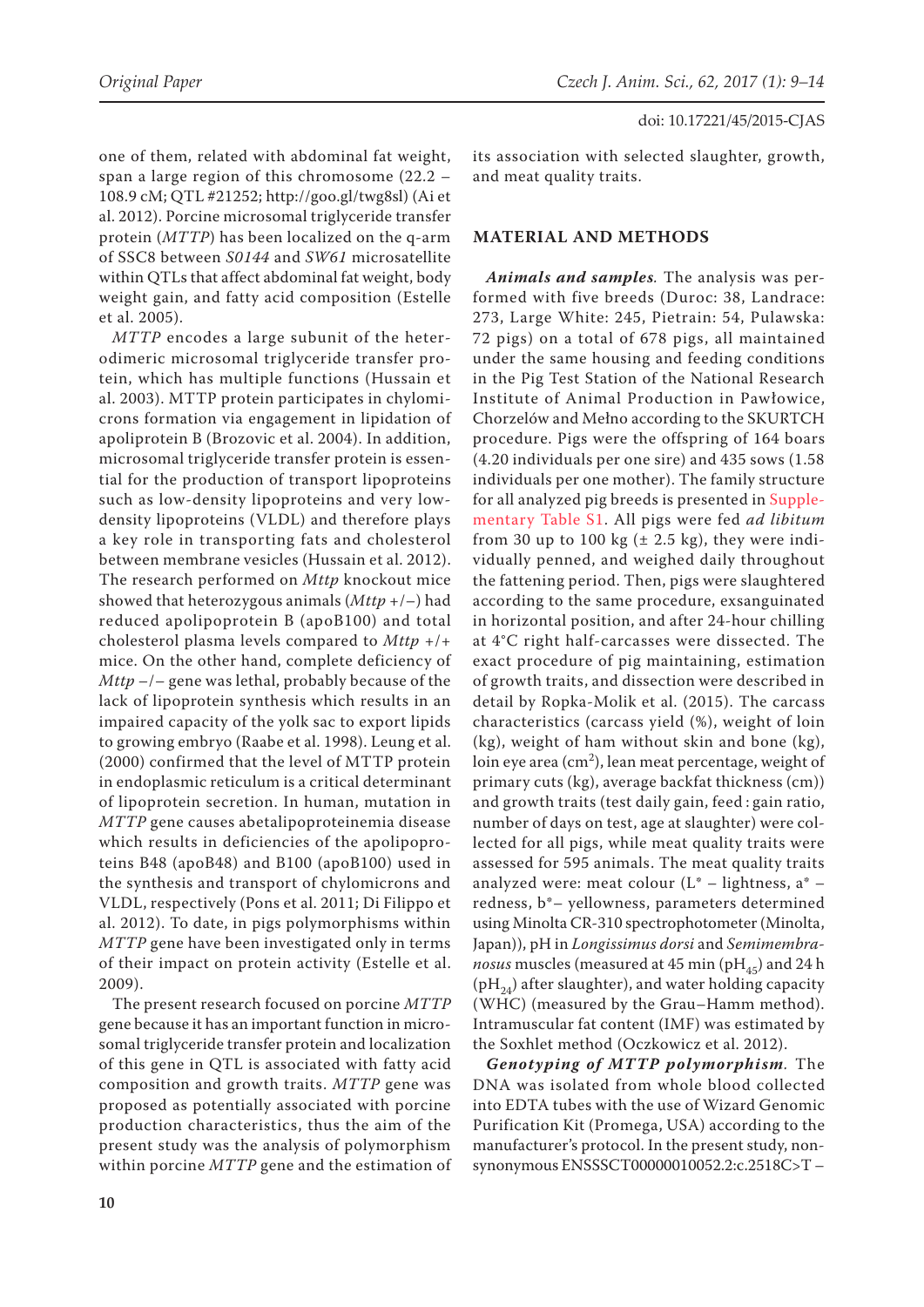rs335896411 (ENSSSCP00000009789.2:p.Leu840Phe) polymorphism located in exon 18 of the *MTTP* gene was analyzed. Genotypes were determined by polymerase chain reaction–restriction fragment length polymorphism (PCR-RFLP) method using the following primers: F: 5'–CTCTGACCAGTGT-GAGGCAA–3' and R: 5'–ACCCAAAGTGTCACG-TAGGT–3' (ENSSSCG00000009179). The obtained PCR product (441 bp) was digested by *Mlu*CI endonuclease and separated on 3% agarose gel (alleles *C* – 293 and 148 bp; *T* – 293, 84, and 64 bp).

*Statistical analysis.* The association between the analyzed traits and the investigated single nucleotide polymorphism (SNP) was evaluated using the GLM procedure of the SAS software (Statistical Analysis System, Version 8.02, 2001) with Tukey's test, and the model included:

$$
Y_{ijkl} = \mu + g_j + f_j + h_k + (fh)_{jk} + \alpha(x_{ijk}) + e_{ijkl}
$$

where:

| $Y_{ijkl}$                 | $=$ measured trait                                                |
|----------------------------|-------------------------------------------------------------------|
| μ                          | $=$ overall mean for the trait                                    |
| $g_i$                      | = fixed effect of the $i^{\text{th}}$ year of slaughter           |
| $f_{\scriptscriptstyle j}$ | = fixed effect of the $i^{\text{th}}$ genotype group of MTTP gene |
| $h_{\nu}$                  | = fixed effect of the $k^{\text{th}}$ breed                       |
| $(fh)_{ik}$                | = interaction between $f_k$ genotype group and                    |
|                            | breed (when significant)                                          |
|                            | $\alpha(x_{ijk})$ = covariate with weight of half-carcass for all |
|                            |                                                                   |

investigated slaughter traits

 $e_{ijkl}$  = random error

The Hardy-Weinberg equilibrium was estimated by using Court Lab – HW calculator (Court and Michael 2012).

#### **RESULTS AND DISCUSSION**

In pig, the coding sequences of *MTTP* gene have been previously investigated in order to estimate the potential application of identified polymorphisms in breeding selection. The present study shows the differences in frequencies of c.2518C>T alleles between the analyzed pig populations. The most abundant in Landrace and Large White breeds was allele *T* (Phe; 0.63, 0.61, respectively), while in Duroc pigs the highest frequency was observed for allele *C* (Leu; 0.90) (Table 1). Analyzing porcine *MTTP* gene, Estelle et al. (2009) showed that one of the 16 detected SNPs caused the amino acid substitution p.Leu840Phe and was localized in a conserved residue of the lipid transfer domain of microsomal triglyceride transfer protein. Furthermore, authors indicated opposite frequencies for both alleles (*C* and *T*) between Duroc and Landrace pigs, similarly as in our study. The estimated frequency of allele *C* in paternal population was 0.83 (Iberian Guadyerbas), while in maternal breed it was 0.17 (Landrace IBMAP). In our research a trend was observed that the breeds used in crossbreed as a dam-line (Landrace, Large White) had opposite frequencies of *MTTP* alleles compared to sire-line breed (Duroc) (Table 1).

Additionally, Estelle et al. (2009) confirmed that NM\_214185:c.2573T>C polymorphism (c.2518C>T) is significantly related with the lipid transfer activity of the MTTP protein and affected fatty acid composition traits, mainly the percentage of oleic and palmitoleic acids content in subcutaneous fat. In human, some reports showed that polymorphisms in *MTTP* gene increased predisposition to higher accumulation of fat in liver in patients with Hepatitis C virus (Zampino et al. 2008). Another *MTTP* mutation affects total cholesterol levels and is related with a risk of cardiovascular disease (di Giuseppe et al. 2013).

The presented association study performed on selected pure breeds showed a significant association of c.2518C>T SNP with several pork quality traits: pH measures in *Longissimus dorsi* and S*emimembranosus* muscles 45 min after slaughter and meat colour – yellowness (Table 2). The meat of pigs with *CC* (Leu) genotype was characterized by the highest pH estimated in both muscles. An analogous trend was also observed for Pietrain pigs, when the analysis was performed for each breed separately (Table 2). The c.2518C>T polymorphism

Table 1. Genotype and allele frequencies of ENSSSCT-00000010052.2:c.2518C>T polymorphisms in *MTTP* gene in different pig breeds

|                    | Genotypes |      |      | Alleles       |      |            |
|--------------------|-----------|------|------|---------------|------|------------|
| <b>Breed</b>       | CC        | CT   | TT   | $\mathcal{C}$ | Т    | <b>HWE</b> |
| Landrace           | 0.15      | 0.44 | 0.41 | 0.37          | 0.63 | 0.35       |
| Large White $0.13$ |           | 0.53 | 0.34 | 0.39          | 0.61 | 0.08       |
| Pietrain           | 0.24      | 0.64 | 0.12 | 0.55          | 0.45 | 0.03       |
| Duroc              | 0.82      | 0.15 | 0.03 | 0.90          | 0.10 | 0.30       |
| Pulawska           | 0.36      | 0.44 | 0.20 | 0.58          | 0.42 | 0.44       |

HWE = Hardy-Weinberg equilibrium, *P*-value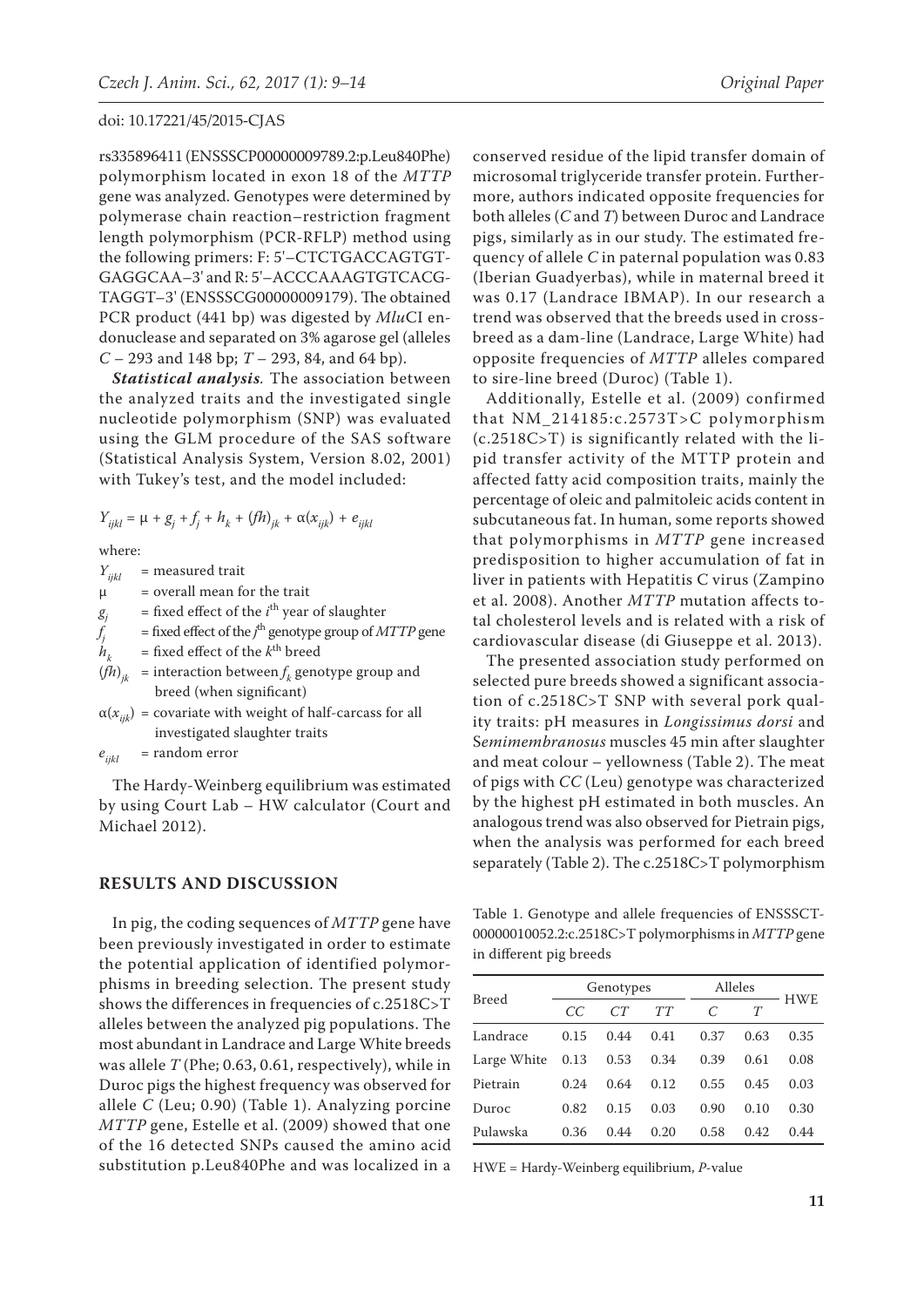was associated with meat colour – the meat of pigs with *TT* and *CC* genotypes was characterized by higher yellowness intensity (b\*) compared to that of *CT* heterozygotes. On the other hand, the influence of the analyzed SNP on IMF was observed only for Pulawska pigs, where significantly highest values of this parameter were shown for *CC* homozygotes  $(P \le 0.05)$ . Interestingly, *CC* Pulawska pigs had the lowest average backfat thickness (without significance) ([Supplementary Table S2\)](http://www.agriculturejournals.cz/publicFiles/204406.pdf). According to Estelle et al. (2009), the *CC* (Leu) pigs showed an increase of MTTP activity compared to opposite homozygotes and both other genotypes when the analysis was performed together for *CT* and *TT* animals. The authors suggested that p.Leu840Phe polymorphism, identified within important MTTP protein domain, was more informative and better explained the association with fatty acid composition than the QTL model.

The investigated polymorphism in *MTTP* gene was associated with carcass yield ( $P \le 0.05$ ) (Table 3). Furthermore, *CC* homozygotes showed the lowest average backfat thickness compared to *TT* pigs (whole population:  $P \le 0.08$ , Large White pigs: *P* ≤ 0.05) (Supplementary Table S2). As described previously by Estelle et al. (2009), backcross pigs

| Table 2. Association between c.2518C>T polymorphism and several meat quality traits in different pig breeds |  |  |
|-------------------------------------------------------------------------------------------------------------|--|--|
|-------------------------------------------------------------------------------------------------------------|--|--|

| Meat quality<br>traits     | Genotype           | Pulawska<br>$(n = 72)$         | Large White<br>$(n = 245)$ | Pietrain<br>$(n = 54)$  | Landrace<br>$(n = 273)$ | Whole population<br>$(n = 644)$ |
|----------------------------|--------------------|--------------------------------|----------------------------|-------------------------|-------------------------|---------------------------------|
| WHC(%)                     | CC                 | $33.18 \pm 1.57$               | $36.36 \pm 2.16$           | $27.93 \pm 1.82$        | $37.15 \pm 1.60$        | $33.76 \pm 1.28$                |
|                            | ${\cal C}{\cal T}$ | $35.25 \pm 1.40$               | $36.95 \pm 1.63$           | $30.55 \pm 1.17$        | $37.73 \pm 1.23$        | $35.17 \pm 1.22$                |
|                            | $\cal T\cal T$     | $35.76 \pm 1.82$               | $35.35 \pm 1.78$           | $30.29 \pm 2.81$        | $37.41 \pm 1.10$        | $34.21 \pm 1.26$                |
| $a^*$                      | CC                 | $54.35 \pm 0.37$ <sup>a</sup>  | $53.28 \pm 0.11$           | $52.57 \pm 1.03$        | $56.85 \pm 0.70$        | $54.47 \pm 0.48$                |
|                            | ${\cal C}{\cal T}$ | $54.08 \pm 0.33$ <sup>ab</sup> | $53.01 \pm 0.18$           | $53.10 \pm 0.61$        | $56.73 \pm 0.60$        | $54.32 \pm 0.45$                |
|                            | $\cal T\cal T$     | $53.10 \pm 0.41^b$             | $53.20 \pm 0.40$           | $53.22 \pm 1.47$        | $56.25 \pm 0.57$        | $54.01 \pm 0.47$                |
|                            | CC                 | $16.87 \pm 0.21$               | $16.16 \pm 0.57$           | $17.71 \pm 0.71$        | $15.92 \pm 0.48$        | $16.30 \pm 0.33$                |
| $L^*$                      | CT                 | $16.64 \pm 0.19$               | $16.00 \pm 0.43$           | $17.88 \pm 0.43$        | $16.11 \pm 0.41$        | $16.22 \pm 0.32$                |
|                            | $\cal T\cal T$     | $16.91 \pm 0.23$               | $16.47 \pm 0.47$           | $15.97 \pm 1.02$        | $16.01 \pm 0.39$        | $16.41 \pm 0.33$                |
|                            | CC                 | $2.36 \pm 0.13$                | $2.78 \pm 0.66^{ab}$       | $5.44 \pm 1.01$         | $4.54 \pm 0.56$         | $3.11 \pm 0.41$ <sup>ab</sup>   |
| $b^*$                      | ${\cal C}{\cal T}$ | $2.31 \pm 0.12$                | $2.37 \pm 0.50^{\rm b}$    | $5.18 \pm 0.60$         | $4.15 \pm 0.48$         | $2.68 \pm 0.39^b$               |
|                            | <b>TT</b>          | $2.36 \pm 0.15$                | $3.67\pm0.55^{\rm a}$      | $3.69 \pm 1.44$         | $4.34 \pm 0.45$         | $3.33 \pm 0.40^a$               |
|                            | CC                 | $6.28 \pm 0.03$                | $6.44 \pm 0.07$            | $6.57 \pm 0.10$         | $6.42 \pm 0.02$         | $6.44 \pm 0.04^a$               |
| $\rm{pH}_{45\,\rm{(LD)}}$  | ${\cal C}{\cal T}$ | $6.28 \pm 0.03$                | $6.36 \pm 0.05$            | $6.33 \pm 0.06$         | $6.29 \pm 0.01$         | $6.37 \pm 0.04^b$               |
|                            | $\cal T\cal T$     | $6.29 \pm 0.04$                | $6.38 \pm 0.06$            | $6.43 \pm 0.12$         | $6.39 \pm 0.01$         | $6.38 \pm 0.04^{ab}$            |
|                            | CC                 | $5.64 \pm 0.01$                | $5.56 \pm 0.04$            | $5.57 \pm 0.03$         | $5.64 \pm 0.03$         | $5.60 \pm 0.02$                 |
| $\rm{pH}_{24\,\rm{(LD)}}$  | ${\cal C}{\cal T}$ | $5.63 \pm 0.01$                | $5.52 \pm 0.03$            | $5.61 \pm 0.02$         | $5.60 \pm 0.02$         | $5.57 \pm 0.02$                 |
|                            | $\cal T\cal T$     | $5.62 \pm 0.02$                | $5.52 \pm 0.03$            | $5.60 \pm 0.04$         | $5.62 \pm 0.02$         | $5.57 \pm 0.02$                 |
| $pH_{45(SEMI)}$            | CC                 | $6.24 \pm 0.03$                | $6.37 \pm 0.06$            | $6.51 \pm 0.09^{a}$     | $6.35 \pm 0.03$         | $6.39\pm0.04^{\rm a}$           |
|                            | ${\cal C}{\cal T}$ | $6.26 \pm 0.03$                | $6.31 \pm 0.05$            | $6.27 \pm 0.05^{\rm b}$ | $6.30 \pm 0.02$         | $6.33 \pm 0.04^b$               |
|                            | <b>TT</b>          | $6.26 \pm 0.03$                | $6.33 \pm 0.05$            | $6.24 \pm 0.11^{ab}$    | $6.28 \pm 0.02$         | $6.34 \pm 0.04^{ab}$            |
| $\rm{pH}_{24\,\rm{(SEM)}}$ | CC                 | $5.68 \pm 0.03$                | $5.65 \pm 0.04$            | $5.66 \pm 0.04$         | $5.66 \pm 0.02$         | $5.66 \pm 0.02$                 |
|                            | ${\cal C}{\cal T}$ | $5.63 \pm 0.03$                | $5.66 \pm 0.03$            | $5.67 \pm 0.02$         | $5.64 \pm 0.01$         | $5.65 \pm 0.02$                 |
|                            | $\cal T\cal T$     | $5.64 \pm 0.03$                | $5.65 \pm 0.03$            | $5.61 \pm 0.04$         | $5.64 \pm 0.01$         | $5.64 \pm 0.02$                 |
| IMF $(\%)$                 | CC                 | $1.86 \pm 0.04^a$              | $1.84 \pm 0.06$            | $1.77 \pm 0.09$         | $1.82 \pm 0.05$         | $1.98 \pm 0.03$                 |
|                            | CT                 | $1.74 \pm 0.04^b$              | $1.92 \pm 0.04$            | $1.92 \pm 0.06$         | $1.80 \pm 0.04$         | $1.99 \pm 0.02$                 |
|                            | <b>TT</b>          | $1.80 \pm 0.05^{ab}$           | $1.91 \pm 0.05$            | $1.85 \pm 0.13$         | $1.82 \pm 0.03$         | $1.99 \pm 0.03$                 |

WHC = water holding-capacity, meat colour: L<sup>\*</sup> = lightness, a<sup>\*</sup>= redness, b<sup>\*</sup>= yellowness; pH<sub>45</sub> and pH<sub>24</sub> = pH measured 45 min and 24 h after slaughter in *Longissimus dorsi* (LD) or *Semimembranosus* (SEMI) muscles, IMF = intramuscular fat content values (Least Squares Means ± standard errors) with different superscripts show significant differences between genotypes  $($ <sup>a,b</sup>*P* ≤ 0.05; <sup>a,b•</sup>*P* ≤ 0.1 – trends)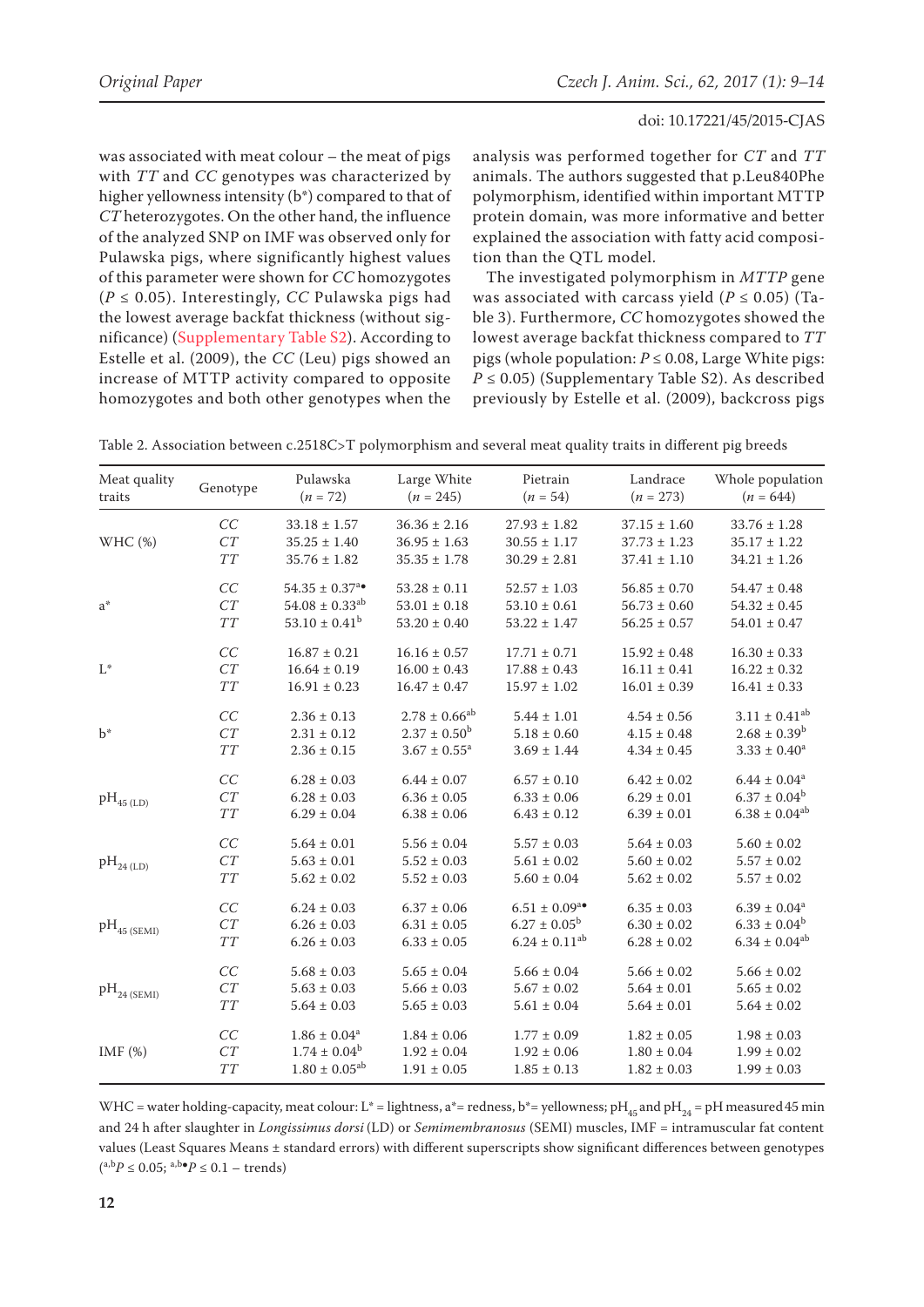Table 3. Basic statistical characteristics of slaughter traits and the association of c.2518C>T polymorphism with traits estimated for the whole pig population analyzed ( $n = 678$ )

| Slaughter traits                                | $Mean \pm SD$    | Genotype       | Mean<br>$(LSM \pm SE)$                                                     |
|-------------------------------------------------|------------------|----------------|----------------------------------------------------------------------------|
| Carcass yield<br>$(\%)$                         | $76.94 \pm 2.50$ | CC<br>CT<br>TT | $76.99 \pm 0.20^a$<br>$76.70 \pm 0.19^b$<br>$76.86 \pm 0.20$ <sup>ab</sup> |
| Weight of loin<br>(kg)                          | $7.74 \pm 0.78$  | CC<br>CT<br>TT | $7.55 \pm 0.09$<br>$7.66 \pm 0.09$<br>$7.64 \pm 0.09$                      |
| Weight of ham<br>without bone<br>and skin (kg)  | $9.31 \pm 0.68$  | CC<br>CT<br>TT | $9.47 \pm 0.09$<br>$9.42 \pm 0.09$<br>$9.35 \pm 0.09$                      |
| Loin eye area<br>$\rm (cm^2)$                   | $53.63 \pm 7.16$ | CC<br>CT<br>TT | $55.14 \pm 0.89$<br>$54.05 \pm 0.86$<br>$54.64 \pm 0.89$                   |
| Average backfat<br>thickness (cm)               | $1.34 \pm 0.35$  | CC<br>CT<br>TT | $1.33 \pm 0.05^{b}$<br>$1.36 \pm 0.05^{ab}$<br>$1.40 \pm 0.05^{\circ}$     |
| Weight of primary $24.22 \pm 1.98$<br>cuts (kg) |                  | CC<br>CT<br>TT | $24.38 \pm 0.27$<br>$24.29 \pm 0.26$<br>$24.34 \pm 0.27$                   |
| Lean meat<br>percentage                         | $61.65 \pm 3.56$ | CC<br>CT<br>TT | $62.20 \pm 0.47$<br>$62.01 \pm 0.45$<br>$61.79 \pm 0.47$                   |

 $LSM = Least Squares Means, SD = standard deviation,$ SE = standard error

means with superscripts differ significantly between genotypes ( $a,bP$  ≤ 0.05,  $a,b$ **•** $P$  ≤ 0.1 – trends)

with *CC* genotypes showed significantly higher lipid transfer activity of MTTP protein compared to other genotypes. Our results indicated that c.2518C>T polymorphism affected porcine fatness traits such as backfat thickness and IMF content in selected breeds. This observation confirmed that the analyzed SNP is responsible for lipid management and fatty acid distribution in pigs. The present research did not confirm the association of c.2518C>T polymorphism with growth traits.

#### **CONCLUSION**

In conclusion, the obtained results suggest that missense mutation c.2518C>T in *MTTP* gene can be one of the potential genetic factors related with pork pH and colour. The analyzed ENSSSCP00000009789.2:p.Leu840Phe polymor-

phism, via affecting MTTP protein activity, affects metabolism of fatty acids and in a consequence, thickness of subcutaneous or intramuscular fat. The proposed missense polymorphism in *MTTP* gene may be one of the important factors that impact carcass yield and meat quality in pigs. Therefore, in the future this research should be performed on a larger population in order to assess the potential use of c.2518C>T polymorphism in pig breeding selection.

## **REFERENCES**

- Ai H., Ren J., Zhang Z., Ma J., Guo Y., Yang B., Huang L. (2012): Detection of quantitative trait loci for growthand fatness-related traits in a large-scale White Duroc × Erhualian intercross pig population. Animal Genetics, 43, 383–391.
- Brozovic S., Nagaishi T., Yoshida M., Betz S., Salas A., Chen D., Kaser A., Glickman J., Kuo T., Little A., Morrison J., Corazza N., Kim J.Y., Colgan S.P., Young S.G., Exley M., Blumberg R.S. (2004): CD1d function is regulated by microsomal triglyceride transfer protein. Nature Medicine, 10, 535–539.
- Court M.H., Michael H. (2012): Court's (2005−2008) online calculator. Available at: www.tufts.edu (accessed Jan 9, 2017).
- Di Filippo M., Crehalet H., Samson-Bouma M.E., Bonnet V., Aggerbeck L.P., Rabes J.P., Gottrand F., Luc G., Bozon D., Sassolas A. (2012): Molecular and functional analysis of two new MTTP gene mutations in an atypical case of abetalipoproteinemia. Journal of Lipid Research, 53, 548–555.
- di Giuseppe R., Pechlivanis S., Fisher E., Arregui M., Weikert B., Knuppel S., Buijsse B., Fritsche A., Willich S.N., Joost H.G., Boeing H., Moebus S., Weikert C. (2013): Microsomal triglyceride transfer protein – 164 T > C gene polymorphism and risk of cardiovascular disease: results from the EPIC-Potsdam case-cohort study. BMC Medical Genetics, 14, 19.
- Estelle J., Sanchez A., Folch J.M. (2005): Assignment of the microsomal triglyceride transfer protein large subunit (MTP) gene to porcine chromosome 8. Animal Genetics, 36, 354–355.
- Estelle J., Fernandez A.I., Perez-Enciso M., Fernandez A., Rodriguez C., Sanchez A., Noguera J.L., Folch J.M. (2009): A non-synonymous mutation in a conserved site of the MTTP gene is strongly associated with protein activity and fatty acid profile in pigs. Animal Genetics, 40, 813–820.